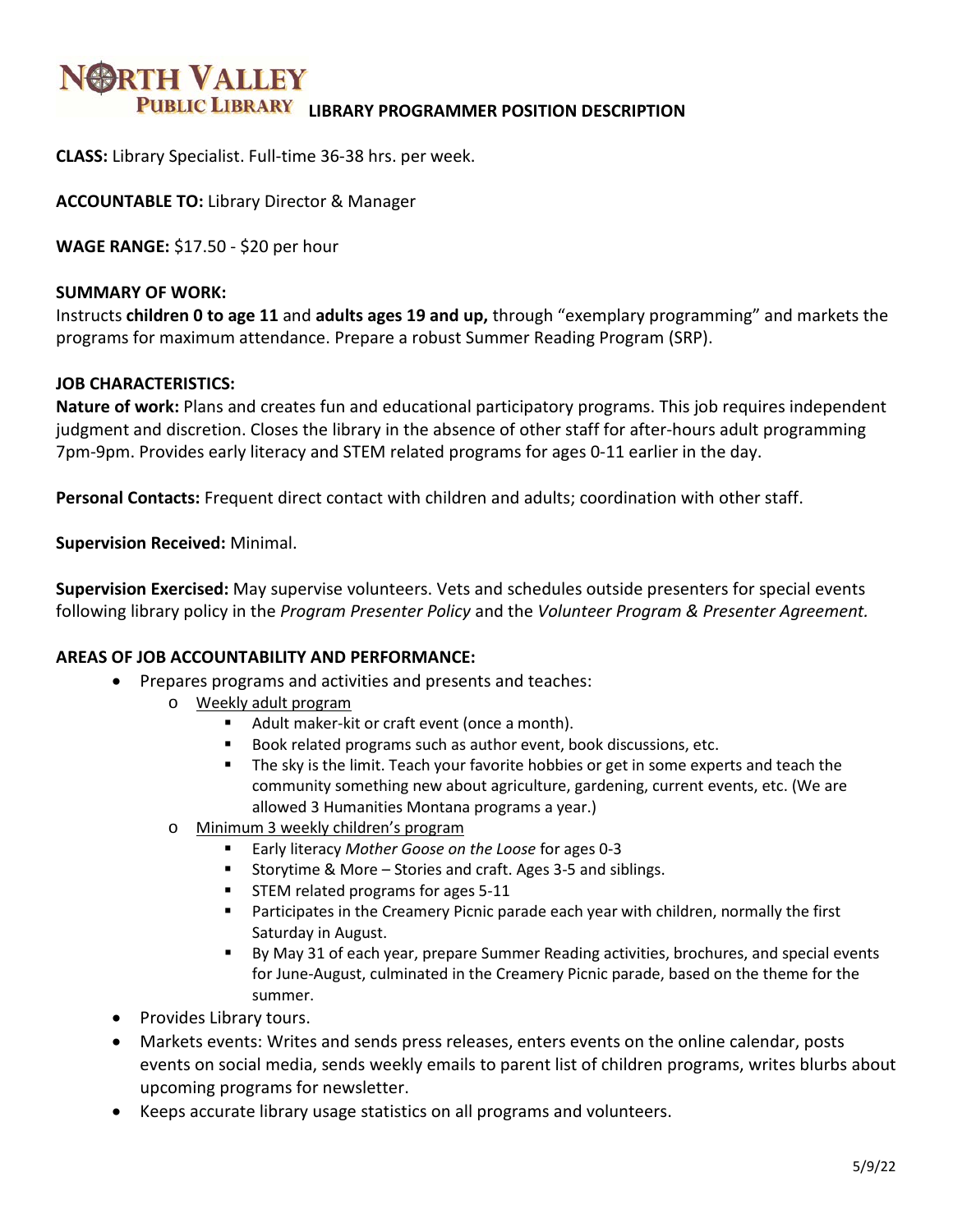- Keeps Director informed as to project progression, needs and outcomes. Written reports as requested by the Director.
- Maintains patron confidentiality.
- Instructs patrons in library use, provides readers' advisory.
- Shelves and assists at front desk as needed.
- Interprets and enforces library policies and procedures.
- Organizes and maintains files.
- Attends professional development workshops.
- May assist with grant writing.
- Serves as a liaison between the public library and Stevensville and Lone Rock schools. Contacts the school to promote Summer Reading Program. Keeps abreast of school activities and schedules program with school activities in mind.
- Maintains self-directed activities in the children's area & maintains children's area.
- Performs other related duties as required.

## **ADDITIONAL DUTIES AND RESPONSIBILITIES:**

- May on occasion shovel light snow and salt walkways
- Minor cleaning and maintenance of inside and outside of library building
- Community outreach and library advocacy

## **JOB REQUIREMENTS:**

**Knowledge:** This position requires a demonstrated ability to create and present programming to young children and adults. Experience with teaching and/or performing in front of an audience or class. Love of learning, books and reading.

#### **Skills & Abilities:**

- Crafty
- Creative
- Outgoing
- Technically savvy to teach 3D printing, coding, makerspace learning, general computer skills and Microsoft Office.
- Exemplary customer service skills.
- Present programs remotely through online meeting or presentation program such as Zoom.
- Skill in inventory, record-keeping, and operation of audiovisual equipment
- Ability to perform a variety of duties without supervision
- Ability to self-teach new activities such as crafts and technology
- Ability to communicate orally and in writing
- Ability to follow written and verbal instructions
- Ability to establish and maintain effective working relationships with employees, supervisors and the public
- Physical agility and strength to bend, reach, lift and carry (up to 60 lbs.)
- Use of a computer terminal
- Maintains composure while serving the public
- Works with frequent interruptions
- Self-directed and motivated